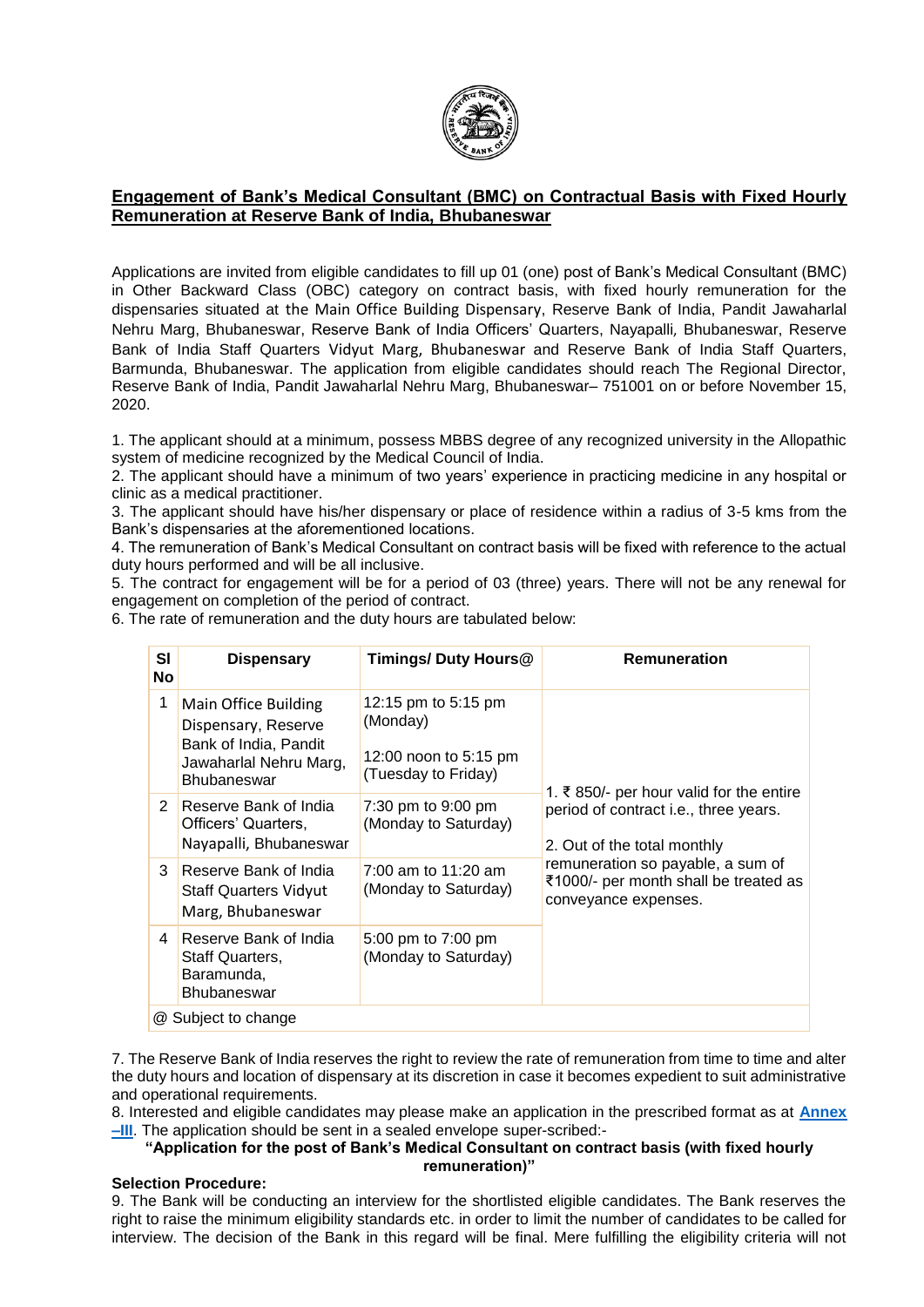entitle a candidate to be called for interview. Apart from those who may be called for interview, the Bank will not entertain any correspondence with the applicants who will not be called for the interview.

10. The shortlisted applicants after interview will be subjected to medical tests as per prescribed norms before entering into contract with the Bank for rendering services as Bank's Medical Consultant (BMC). The cost of these medical tests will have to be borne by the applicants.

11. The candidate selected for the post will be appointed subject to his/her being found medically fit and acceptance of **Terms and Conditions of Contract as per [Annex-I](#page-2-0) and Code of Conduct as per [Annex-](#page-4-0)[II](#page-4-0)**.

12. The selected applicant shall have to sign an agreement with the Bank before engagement as Bank's Medical Consultant (BMC) on contract basis with fixed hourly remuneration.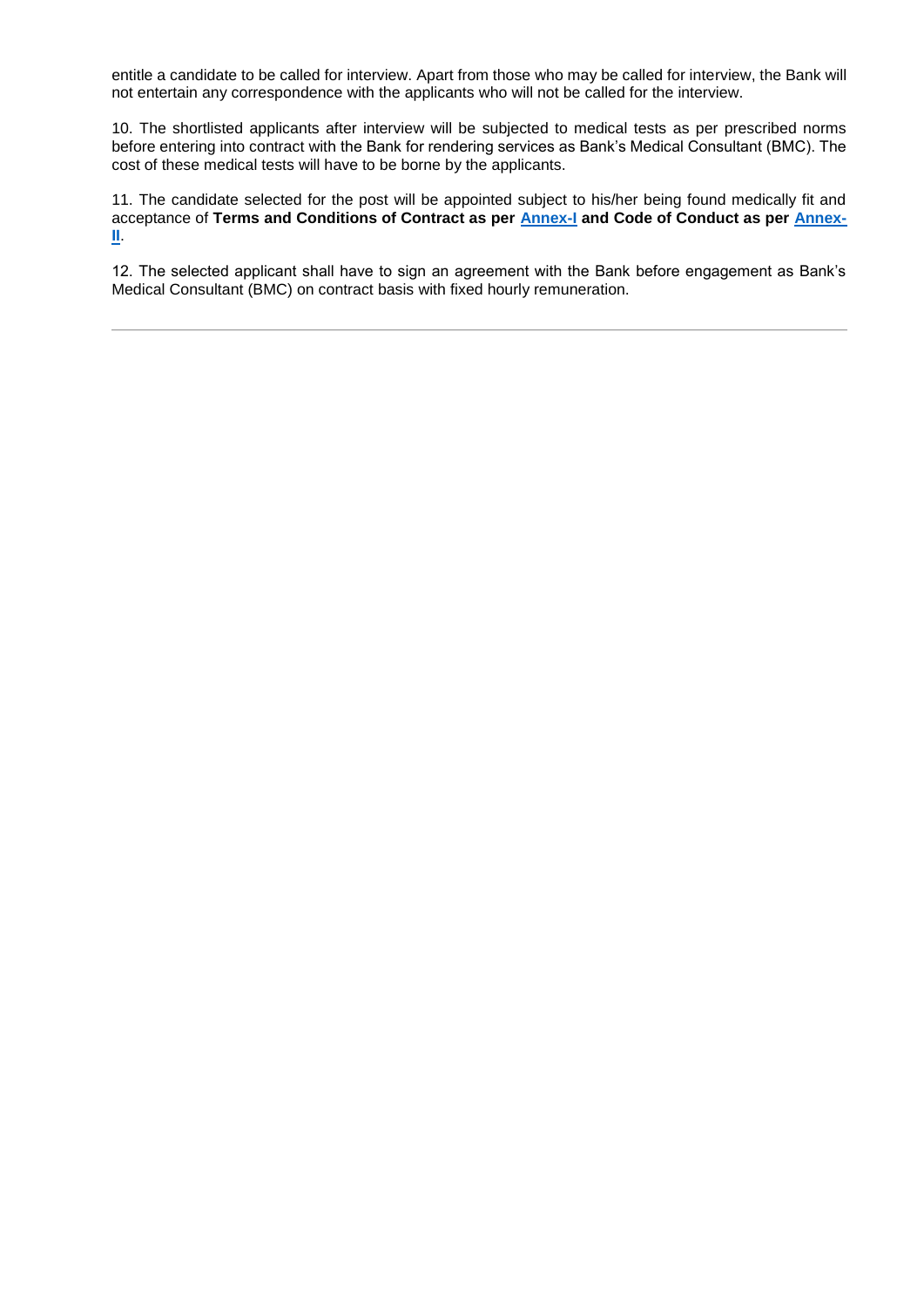#### **Annex - I**

### <span id="page-2-0"></span>**Terms and Conditions:**

1. The contract to be entered into with the Bank will be valid for a period of 3 years from the date of coming into force of the contract. There will not be any renewal for engagement on completion of the period of contract.

2. It will be the duty of the BMC to attend to the dispensaries during the duty hours as mentioned above (or for longer period as may be decided by the Bank) excluding Bank holidays except days declared as holidays for the purposes of half-yearly closing and annual closing subject to the condition that the dispensary will not be kept closed for two successive days. The Bank may use the services of the BMC beyond the duty hours as mentioned above, depending on the necessity.

3. It will be the duty of the BMC to give advice free of charge, prescribe medicines and administer injections free of charge to the members of the staff including touring staff of the Bank, the members of their families including dependent parents and retired employee members/their spouses who are members of the Medical Assistance Fund Scheme, who present themselves during prescribed time (the timings and/or duration may be changed as and when considered necessary by the Bank). It will be the duty of the BMC to be available for consultation at his/ her private clinic in urgent cases in respect of employees of the Bank at any time with charges at the rate prescribed in the schedule of the Bank. The schedule of charges applicable to the Officers/Staff of the Bank would be made available by the Bank to the BMC on request.

4. It will be the duty of the BMC to provide the facilities referred to in paragraph (3) above to the relatives of the employees who have been permitted to reside with them in the Officers'/Staff Quarters and the BMC will facilitate recovery of charges from the concerned employees for credit to the Bank's account at the rates prescribed by the Bank from time to time.

5. It will be the duty of the BMC to perform duties similar to those of a General Medical Practitioner irrespective of whatever qualifications (post-graduate or other medical qualifications) are possessed/may be acquired in future by him/her. It will be the duty of the BMC to ensure that the qualifications that are held or acquired in future by him/her do not restrict him/her in any manner from rendering the services required of a General Medical Practitioner. If as per any stipulation of the Indian Medical Association, the qualifications that are held or acquired by the BMC, as the case may be, come into conflict with the Bank's requirements as indicated above, to work as a general practitioner, the BMC will be required to ensure that no liability or responsibility on this account devolves on the Bank under any circumstances and the BMC shall indemnify and keep indemnified the Bank at all times against the same. The liabilities of the BMC will be that of an independent contractor and not that of an agent of the Bank.

6. The duties of the BMC at the dispensaries of RBI Officers'/Staff Quarters apart from other requirements as mentioned above will also include:

i. Treatment of minor and major illness for which the employees and their dependents may call on him/her.

ii. Treatment of emergency cases brought to the dispensaries or in the Bank's premises or outside the Bank's premises and reference to appropriate Hospitals, whenever called upon to attend, even when such necessity arises outside normal working hours.

iii. Administration of all types of injections with the responsibility for any untoward reaction if it occurs. As a rule, administration of injections by the Pharmacists in the absence of BMC is to be discouraged. To train the Pharmacists to administer routine and simple type of injections when the workload on BMC is heavy.

iv. The important dressings and minor surgeries are to be handled only by the BMC. However, if the BMC is convinced that the Pharmacists have the requisite competence, routine dressings may be handled by them.

7. The BMC is required to visit any member of the Bank's Staff staying in the Quarters whenever required to do so by the Bank and submit a report on his health. For such visits, a visit fee will be paid as per the schedule of rates fixed by the Bank.

8. The BMC is required to issue certificate in support of leave on medical grounds wherever necessary and countersign the certificates produced by the employees from other qualified medical practitioners, after satisfying about the genuineness of the case.

9. The BMC is required to attend the Officers/Staff and members of their family at their residence when required by them and will be entitled to charge them a visit fee or consultation fee, as fixed by the Bank having regard to the local conditions. The visit fee/consultation fee, so fixed, will be inclusive of charges for administration of injections, etc. No other charges should be levied by BMC for such visits.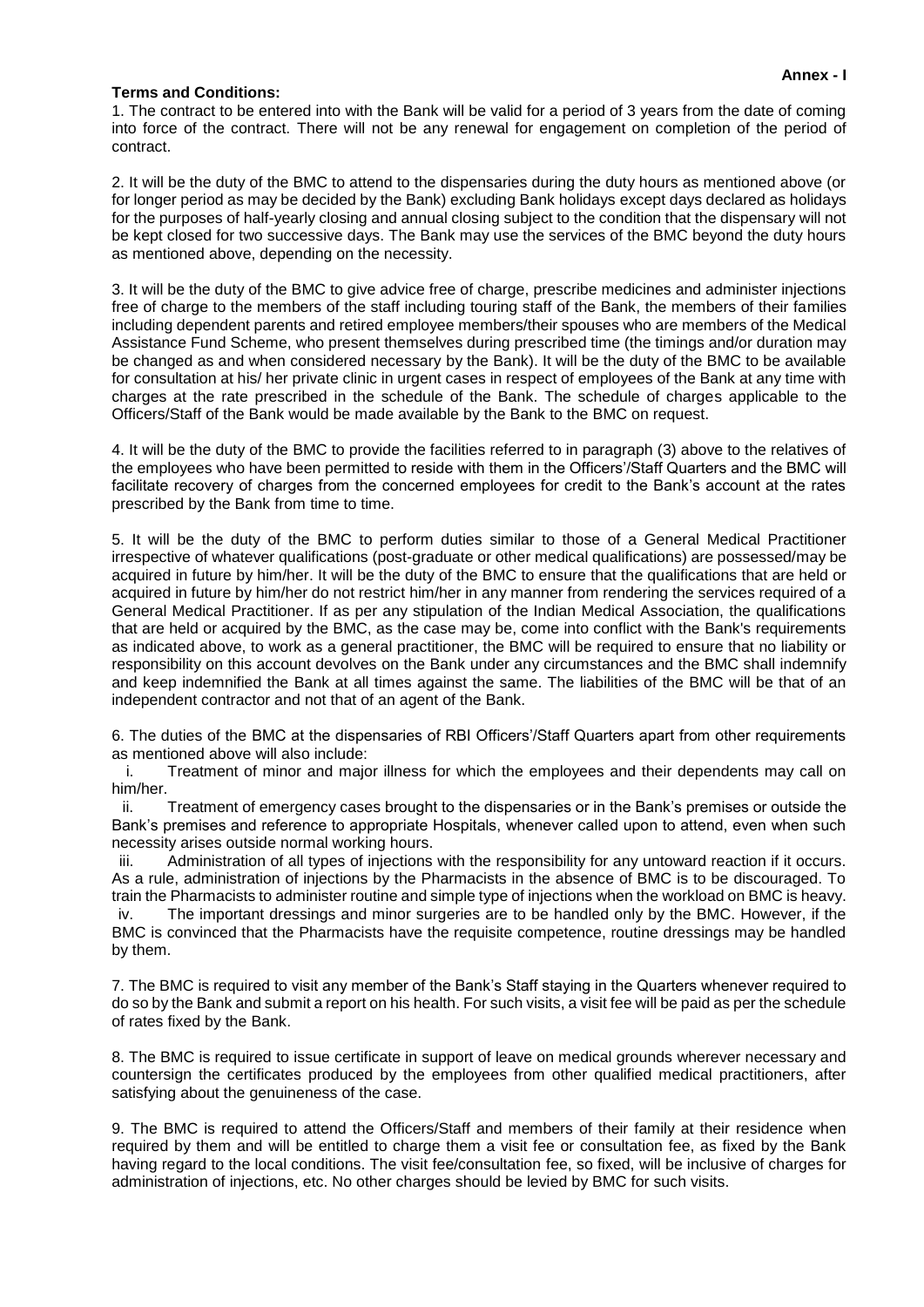10. If and when required to do so, the BMC is required to certify in such form as may be prescribed by the Bank from time to time as to the state of health and/or fitness for service of any employee or any prospective employee who may be selected for appointment at any Office of the Bank.

11. The BMC is required to issue order forms (prescribed) on the approved chemists of the Bank for supply of special/costly drugs or injections required for curative purpose to the Bank's staff and forward copies thereof to the Bank for payment of the relative bills.

12. The BMC is required to use his good offices for securing hospital facilities in case the employees of the Bank or their families (for indoor hospitalization under Direct Settlement facility) require such facilities in the hospital.

13. The BMC is required to inspect the office premises/Staff Quarters and Officers' Quarters once a month and report whether they are kept in hygienic condition.

14. The BMC is required to do prophylactic inoculations for typhoid, etc. and vaccination for small-pox whenever necessary.

15. The BMC is required to submit an annual report as on March 31 each year or any date decided by the Bank in the prescribed form on the general health of the Bank's staff.

16. The BMC will be responsible for the proper storage of medicines and their distribution and will also arrange for the maintenance of all necessary records for the purpose.

17. The BMC is required to advise on drug indents and to counter-check the drug stock-balance and consumption.

18. The BMC is required to give professional opinion including reasonableness for the cost of treatment pertaining to the various items of medical claims as and when the same are referred to him/her.

19. The BMC is required to attend to any other work assigned by the Bank from time to time relating to administration of Bank's Medical Facilities Scheme and Medical Assistance Fund Scheme including dispensary facility as are generally performed/required to be performed by a General Medical Practitioner.

20. The remuneration of BMC is fixed at **Rs. 850/- per hour.** However, the Bank reserves the right to review the remuneration from time-to-time. The fixed remuneration is payable on a monthly basis and out of the total monthly remuneration so payable, a sum of Rs. 1000/- per month will be treated as conveyance expenses. Further, no superannuation benefits viz. pension, provident fund or gratuity will be payable to the BMC, no leave would be admissible to the BMC, no perquisites/facilities also would be made available. Taxes on the income of the BMC would be deducted at sources as per extant rates and Government notifications.

21. In the event of the BMC absenting from duty, he/she is required to make substitute arrangements acceptable to the Bank viz. in terms of qualification and experience at his/her own risk and cost.

22. The BMC will be under the administrative control of the Regional Director, Reserve Bank of India, Bhubaneswar Office.

23. The BMC shall be required to adhere to the code of conduct given in **[Annex-II](#page-4-0)**.

24. The contract will be valid for a period of three years from the date of coming into force of the contract subject to acceptance of the above terms and conditions and adherence to the code of conduct of the Bank as given in **[Annex-II](#page-4-0)**. There will not be any renewal for engagement on completion of the period of contract.

25. The engagement of BMC under the contract is on temporary basis and no claim shall lie for regular employment on that basis at any stage or for pay and perks payable to regular employees of the Bank.

26. The contract will be terminable by either side on issue of three months' notice or payment of three months' remuneration in lieu thereof.

27. Any dispute arising out/on account of the contract shall be subject to the jurisdiction of the Courts of Bhubaneswar.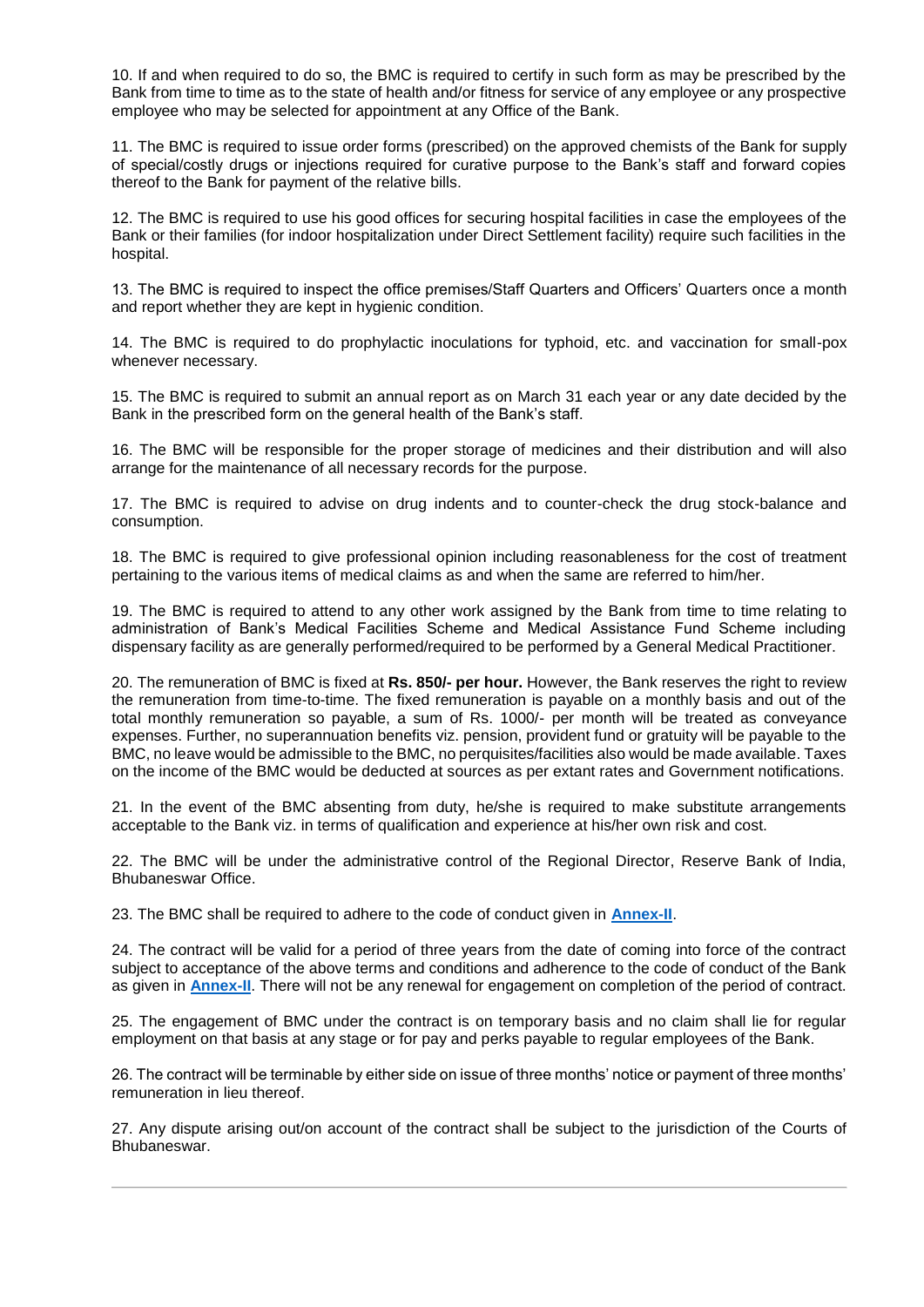#### <span id="page-4-0"></span>**Code of Conduct for Medical Consultants whose services are engaged on contract and on hourly basis with fixed remuneration.**

1. Every Medical Consultant shall observe, comply with and obey all orders and directions which may from time to time be given to him/her by any person or persons under whose jurisdiction, superintendence or control he may for the time being be placed.

2. Every Medical Consultant shall maintain the strictest secrecy regarding the Bank's affairs and the affairs of its constituents and shall not divulge, directly or indirectly, any information of a confidential nature either to a member of the public or to the Bank's staff, unless compelled to do so by judicial or other authority, or unless instructed to do so by a superior officer in the discharge of his/her duties.

3. Every Medical Consultant shall serve the Bank honestly and faithfully and shall use his/her utmost endeavours to promote the interests of the Bank and shall show courtesy and attention in all transactions.

4. No Medical Consultant shall take an active part in politics or any political demonstration or stand for election as member for a Municipal Council, District Board or any legislative Body.

5. No Medical Consultant shall become or continue to be a member or office-bearer of, or be otherwise directly or indirectly associated with, any trade union or a federation of such trade union or resort to, or in any way abet, any form of strike or participate in any violent, unseemly or indecent demonstration in connection with any matter pertaining to his/her terms and conditions of the contract.

6. No Medical Consultant shall contribute to the press anything relating to the affairs of the Bank without the prior sanction in writing from the Bank or publish any documents, paper, or information which may come into his/her possession in his/her capacity as Medical Consultant of the Bank. The Medical Consultant shall indemnify the Bank for any loss suffered by the Bank as a result of disclosure of any confidential information.

7. A Medical Consultant shall not solicit or accept any gift from any employee of the Bank.

8. A Medical Consultant shall not absent from his/her duties without the permission from the Bank and without making alternate arrangement acceptable to the Bank during his/her absence. Such alternate arrangement shall not exceed 5 days at a time.

9. A Medical Consultant shall not outsource his/her service to the Bank.

10. A Medical Consultant shall –

a. Strictly abide by any law relating to intoxicating drinks or drugs in force in any area in which he/she may, for the time being happen to be;

b. not be under the influence of any intoxicating drink or drug while on duty and shall also take care that performance of his/her duties at any time is not affected in any way by the influence of such drink or drug;

- c. refrain from consuming, in a public place, any intoxicating drink or drug;
- d. not appear in a public place in a state of intoxication;
- e. not use any intoxicating drink or drug in excess.

**Explanation:** The term "public place" would include clubs even exclusively meant for members where it is permissible for the members to invite non-members as guests, bars and restaurants, public conveyances and all other places to which the public have or are permitted to have access, whether on payment or otherwise.

11. No Medical Consultant shall indulge in any act of sexual harassment of any women employee (including contract labours) at work place.

**Explanation:** For this purpose, "Sexual Harassment" shall include such unwelcome sexual determined behaviour, whether directly or by implication as: -

- a. Physical contact and advances.
- b. Demand or request for sexual favours.
- c. Sexually coloured remarks.
- d. Showing pornography.

e. Any other unwelcome physical, verbal or non-verbal conduct of a sexual nature besides, all such definition / interpretation as applicable in the statute / laws.

12. The contract is liable to be terminated if a Medical Consultant is arrested for debt or on a criminal charge or is detained in pursuance of any process of law.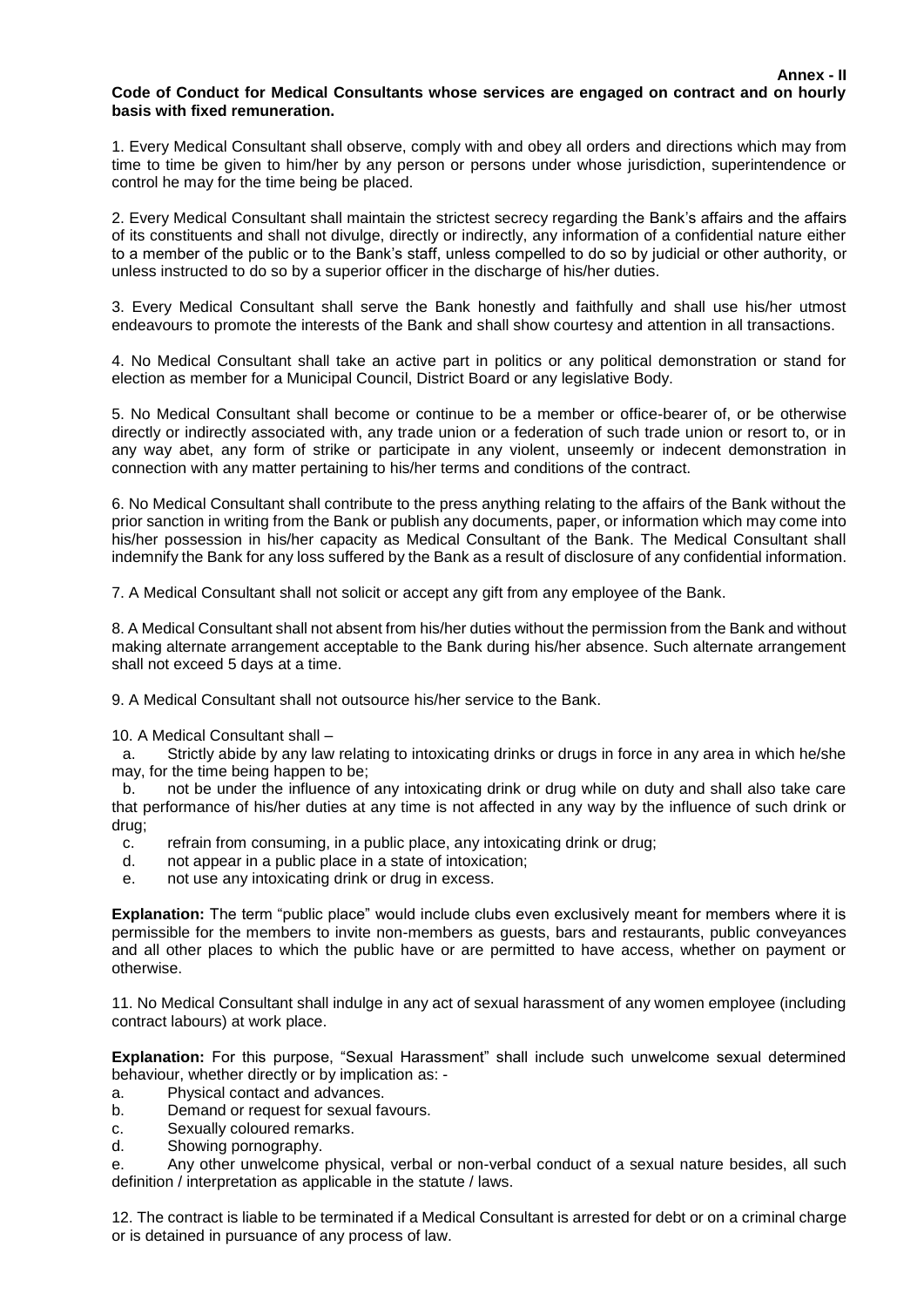13. Medical Consultant shall not give, solicit or receive nor shall offer to give, solicit or receive any gift from, gratuity, commission or bonus in consideration of or return for referring, recommending or procuring of any patient for medical, surgical or other treatment. He/she shall not directly or indirectly, participate in or be a party to act of division, transference, assignment, subordination, rebating, splitting or refunding of any fee for medical, surgical or other treatment.

14. The provision at 13 above shall apply with equal force to the referring, recommending or procuring by him/her or any person, specimen or material for diagnostic purposes or other study/work.

15. The contract is liable to be terminated in case a Medical Consultant commits a breach of the code of conduct of the Bank mentioned above or the terms and conditions of the contract accepted by him/her, displays negligence, inefficiency or indolence, or knowingly does anything detrimental to the interests of the Bank or in conflict with its instructions or is guilty of any other act of misconduct.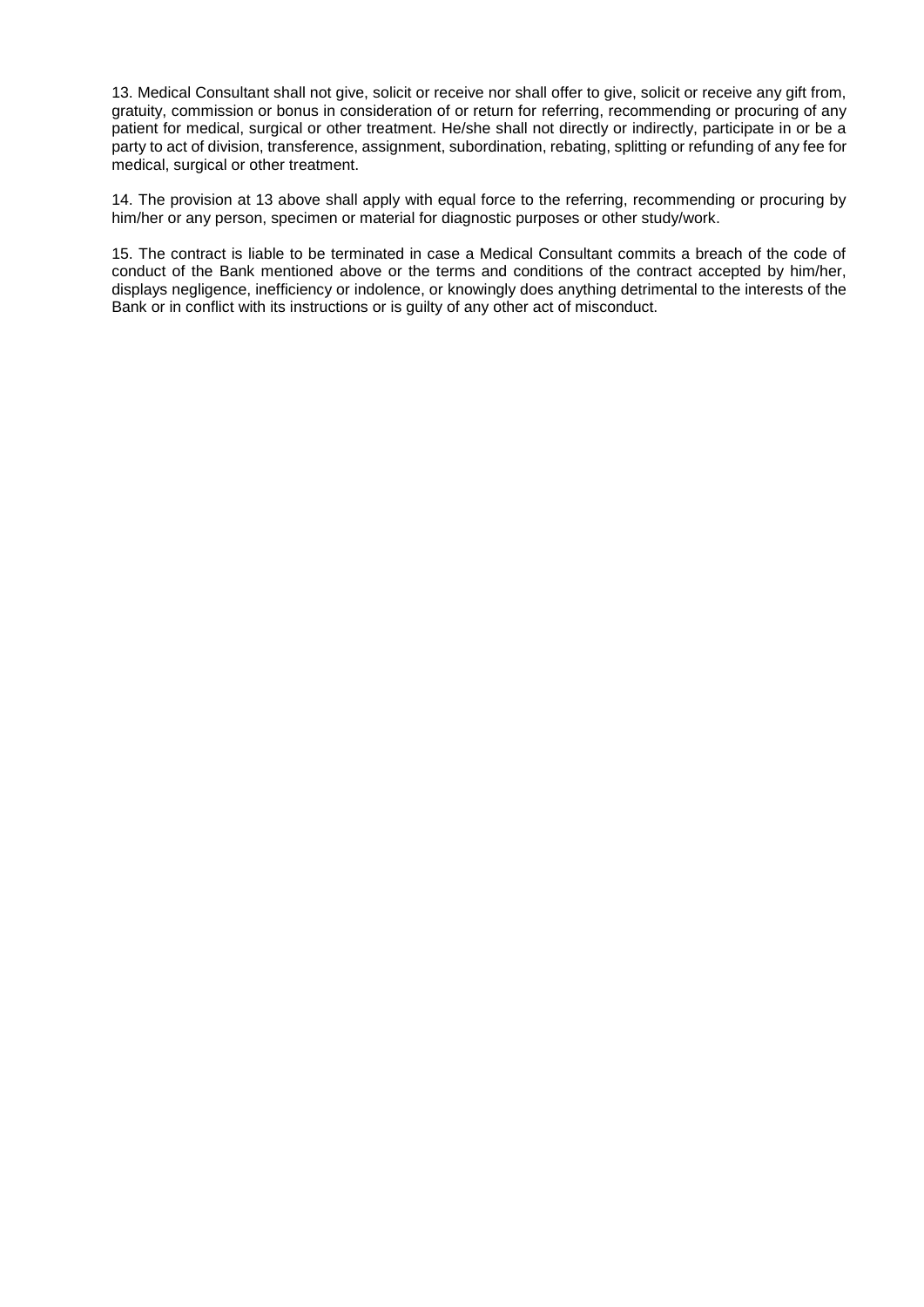

# <span id="page-6-0"></span>**Application for Engagement of Medical Consultant On contract basis with fixed hourly remuneration at RBI, Bhubaneswar**

Fix recent passport size photograph

- 1. Name in full: Shri/Smt./Kum: \_\_ (to be given in block letter, Surname to be stated first)
- 2. Father's/Husband's Name: \_\_\_\_\_\_\_\_\_\_\_\_\_\_\_\_\_\_\_\_\_\_\_\_\_\_\_\_\_\_\_\_\_\_\_\_\_\_\_\_\_\_\_
- 3. (a) Address

| Residence | Dispensary |
|-----------|------------|
|           |            |
|           |            |
|           |            |
|           |            |
|           |            |
|           |            |
|           |            |
|           |            |

| (b) Phone No. |  |
|---------------|--|
| Mobile No.    |  |
| E-mail ID     |  |

(c) Approximate distance from the Dispensary located at:

| Address                                                                                           | Distance from Residence<br>(in Kms.) | Distance from Dispensary<br>(in Kms.) |
|---------------------------------------------------------------------------------------------------|--------------------------------------|---------------------------------------|
| Reserve Bank of India,<br>Pdt. Jawaharlal Nehru Marg,<br>Kharavela Nagar,<br>Bhubaneswar - 751001 |                                      |                                       |
| Reserve Bank Officers' Quarters,<br>ID Market, Nayapalli,<br>Bhubaneswar - 751015                 |                                      |                                       |
| Reserve Bank Staff Quarters,<br>Unit IV, Vidyut Marg,<br>Bhubaneswar - 751001                     |                                      |                                       |
| Reserve Bank Staff Quarters,<br>Ruchika Market,<br>Baramunda,<br>Bhubaneswar - 751003             |                                      |                                       |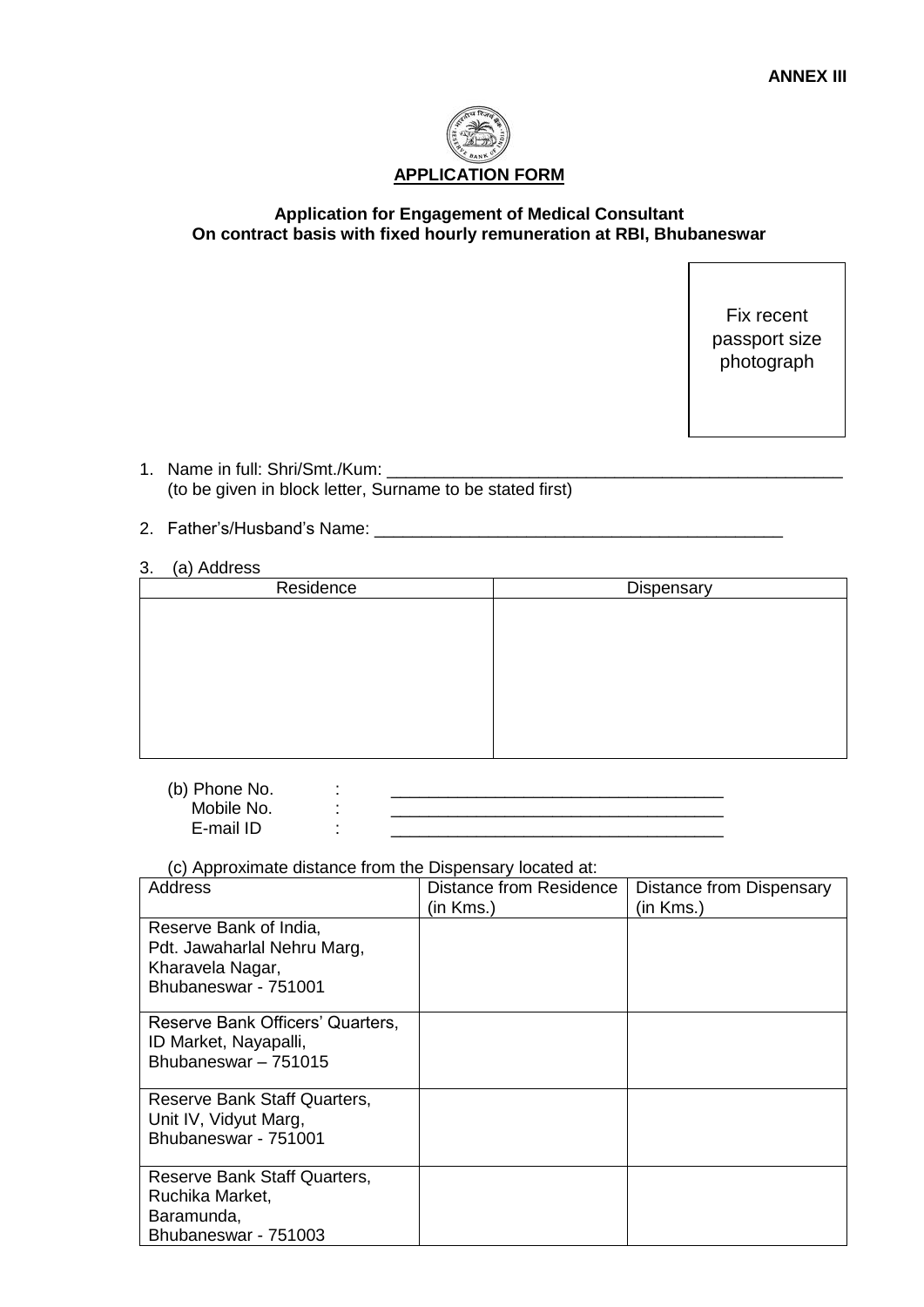4. Date of Birth:

| D                                | D | M                           | M          | ν     | v |        |  |      |
|----------------------------------|---|-----------------------------|------------|-------|---|--------|--|------|
| Age as on Nov. 01, 2020          |   | ÷                           |            | years |   | months |  | days |
| 5. Place of birth and domicile : |   |                             |            |       |   |        |  |      |
| 6. Nationality                   |   | $\blacksquare$<br>$\bullet$ |            |       |   |        |  |      |
| 7. Whether belongs to OBC        |   |                             | : Yes / No |       |   |        |  |      |

8. Educational Qualifications (Indicate degree/diploma obtained, in the order of highest to least)

| Degree /<br>Diploma | University / Board | Year of<br>passing | Class /<br>Rank |
|---------------------|--------------------|--------------------|-----------------|
|                     |                    |                    |                 |
|                     |                    |                    |                 |
|                     |                    |                    |                 |
|                     |                    |                    |                 |

- 9. Particulars of any other Courses in medicine completed by the applicant :
- 10. Details of experience (Experience after graduation only should be stated):

| Experience                      | From | ١o | Period  |         |
|---------------------------------|------|----|---------|---------|
|                                 |      |    | Years/s | Month/s |
| In Hospital (as a<br>Physician) |      |    |         |         |
| As General<br>Practitioner      |      |    |         |         |

11. Any other factors which the Applicant would like to bring Into account for considering his/her Application

I hereby declare that the information and particulars given by me in this form are true and correct. I also note that if any of the above statements are incorrect or false or if any material information or particulars have been suppressed or omitted therefrom, my engagement is liable to be terminated without notice or compensation in lieu thereof.

Place :

Date : (Signature of the applicant)